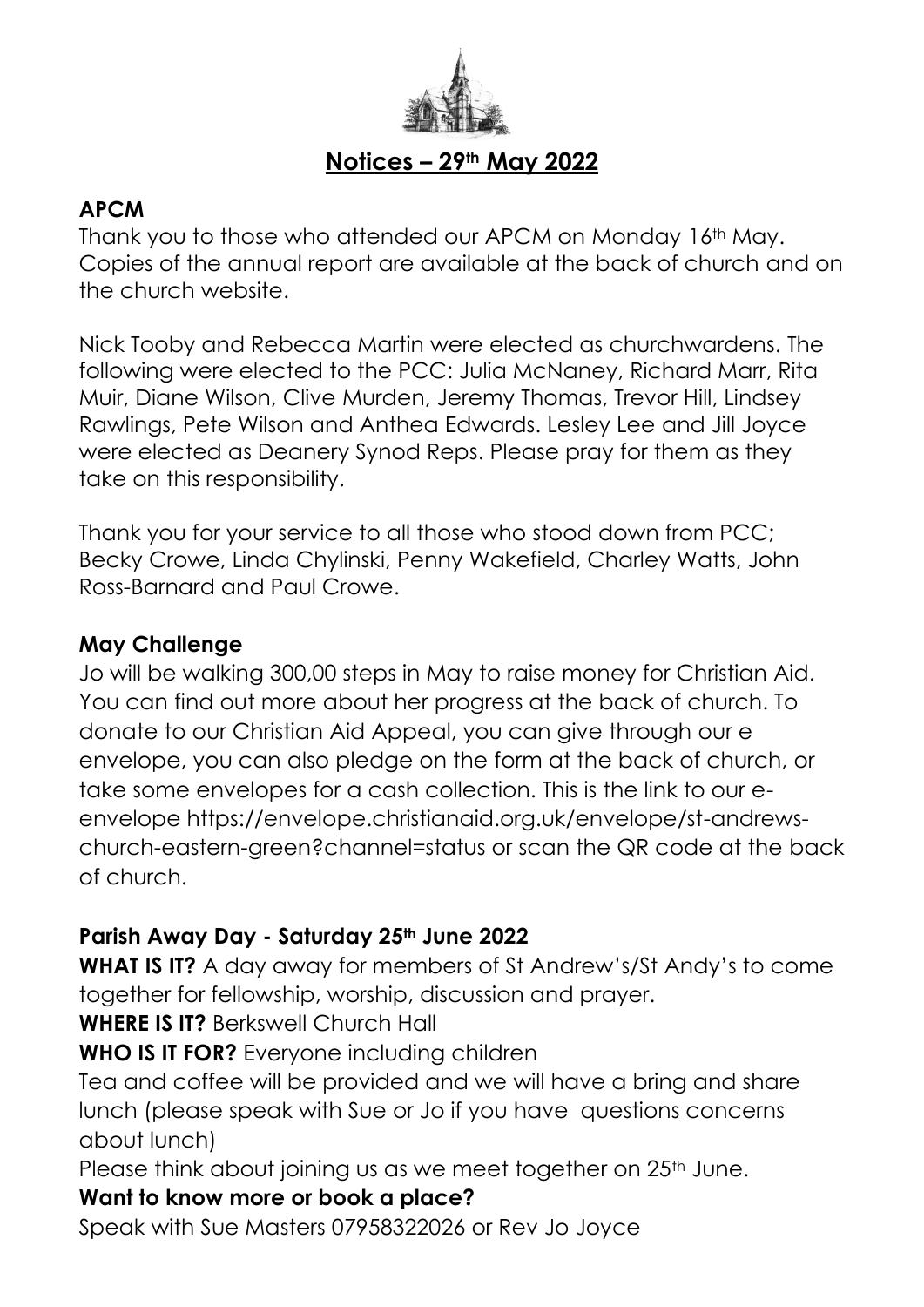# **Craft & Hobby Fair**

St Andrew's Church is hosting a Craft & Hobby Fair on Saturday 11th June 1.30- 4.30pm at Eastern Green Village Hall. There will be15 tables selling a variety of homemade crafts. Refreshments and cakes will also be available. Please do come along.

We are looking for volunteers to provide some delicious cakes to sell as part of the refreshments, donations of books and jigsaws, so if you have any of these you wish to get rid of, we will be happy taking these off your hands and volunteers to help set up the tables. Please speak to Rebecca Martin or contact Julie on 07756 918847 or [administrator@standrews-eg.org.uk](mailto:administrator@standrews-eg.org.uk) if you are able to help.

## **Readers & Tea/Coffee Volunteers**

We are looking for people willing to do a reading at the services on Sunday to add to those already on the rota. We are also looking for people willing to make and serve teas and coffees after the Sunday Service. There are currently only 3 people on the tea rota and would be grateful for a few more, especially as we are approaching holiday season. If you are interested in either of these roles, please could you let Julie know on 07756 918847 or via email [administrator@standrews](mailto:administrator@standrews-eg.org.uk)[eg.org.uk](mailto:administrator@standrews-eg.org.uk)

#### **Volunteer Drivers Wanted!**

Would you be able to offer the occasional lift to church for someone in need? We are looking for people who could assist in helping to church those who are unable to come without help. If you would be happy to do this please speak to Jo. If you would like a lift to any of our services do get in touch with Julie and we will do our best to help.

#### **Monday Prayer**

Join us on Monday Morning's at 9.30am for zoom prayers. The zoom access codes are: [https://us02web.zoom.us/j/83313483900?pwd=VmQ5UDBTalpWaTVVOD](https://us02web.zoom.us/j/83313483900?pwd=VmQ5UDBTalpWaTVVODBCakZ4a3NQZz09) [BCakZ4a3NQZz09](https://us02web.zoom.us/j/83313483900?pwd=VmQ5UDBTalpWaTVVODBCakZ4a3NQZz09) Meeting ID: 833 1348 3900 Passcode: 090705

#### **Bereavement Group**

We meet on Tuesday Mornings in Church for tea, biscuits and chat on the second and fourth Tuesdays of the month at 11am. If you have